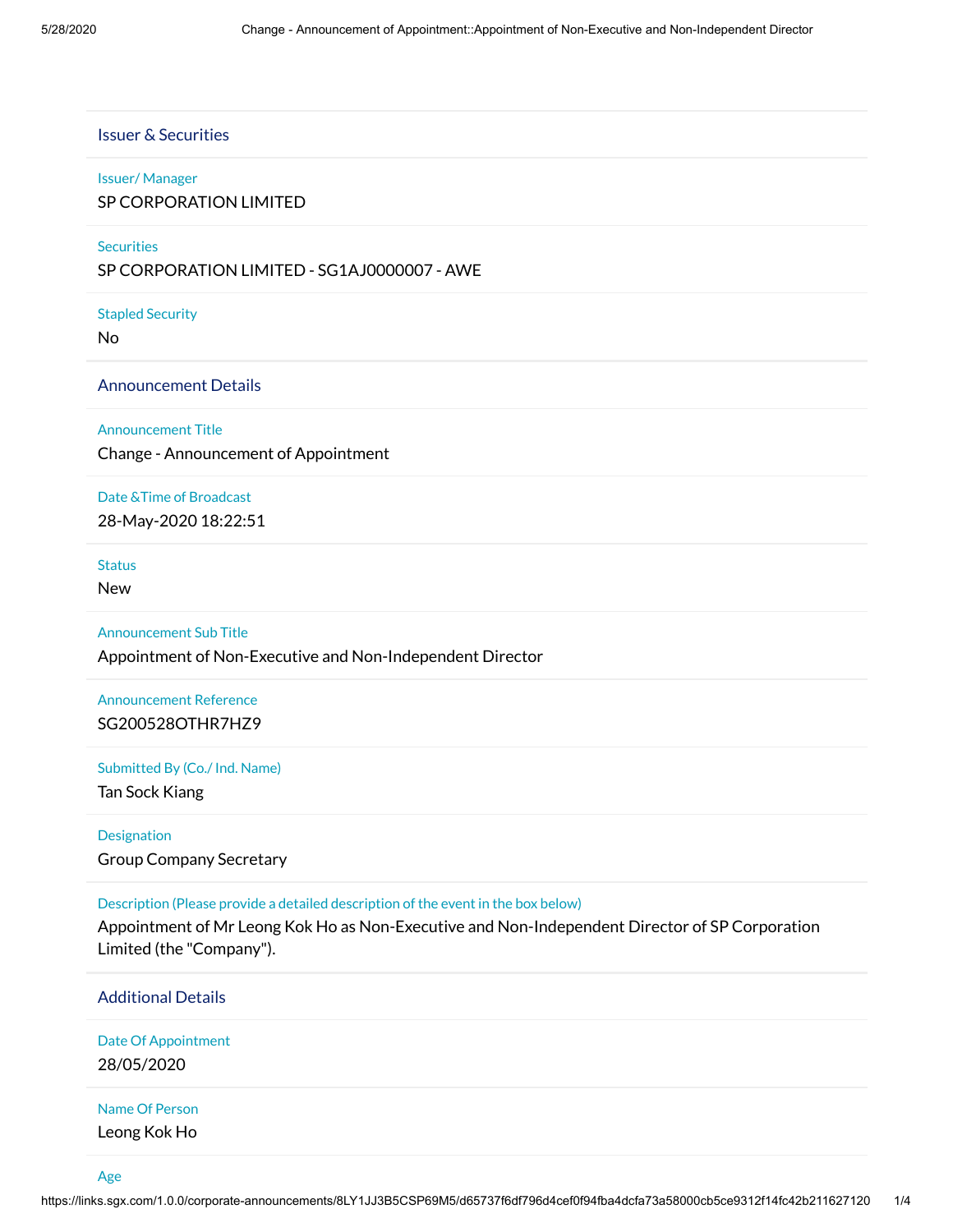56

# Country Of Principal Residence

## Singapore

The Board's comments on this appointment (including rationale, selection criteria, and the search and nomination process)

The Board having considered the recommendation of the Nominating Committee and assessed the qualification and experience of Mr Leong Kok Ho, is satisfied that Mr Leong Kok Ho is suitable for appointment as a Non-Executive and Non-Independent Director of the Company.

#### Whether appointment is executive, and if so, the area of responsibility

Appointment as Non-Executive and Non-Independent Director. Mr Leong will concurrently be appointed as a member of the Audit & Risk Committee.

Job Title (e.g. Lead ID, AC Chairman, AC Member etc.)

Non-Executive and Non-Independent Director Member of the Audit & Risk Committee.

Professional qualifications

Bachelor of Accountancy Degree, National University of Singapore Master of Business Administration, University of Southern Queensland Fellow Certified Public Accountant, Institute of Singapore Chartered Accountants

Any relationship (including immediate family relationships) with any existing director, existing executive officer, the issuer and/ or substantial shareholder of the listed issuer or any of its principal subsidiaries

Mr Leong Kok Ho is currently the Chief Financial Officer of Tuan Sing Holdings Limited, the controlling shareholder of the Company. Mr Leong holds directorship in several subsidiaries of Tuan Sing Holdings Limited and the Company.

Conflict of interests (including any competing business)

Except as disclosed above, there is no conflict of interests.

Working experience and occupation(s) during the past 10 years

August 2018 to present: Chief Financial Officer of Tuan Sing Holdings Limited. June 2016 to July 2018: Chief Financial Officer of Hong Leong Asia Ltd January 2012 to May 2016: Chief Financial Officer of China Yuchai International Limited 2009 to 2011: Regional Controller (Asia Pacific) of New York-listed Parker Drilling Company 2002 to 2008: Chief Financial Officer of KS Energy Limited

Undertaking submitted to the listed issuer in the form of Appendix 7.7 (Listing Rule 704(7)) Or Appendix 7H (Catalist Rule 704(6))

Yes

Shareholding interest in the listed issuer and its subsidiaries?

No

# These fields are not applicable for announcements of appointments pursuant to Listing Rule 704 (9) or Catalist Rule 704 (8).

Past (for the last 5 years)

**CHANGE - ANNOUNCEMENT OF APPOINTMENT:: APPOINTMENT OF NON-EXECUTIVE AND NON-INDEPENDENT DIRECTOR**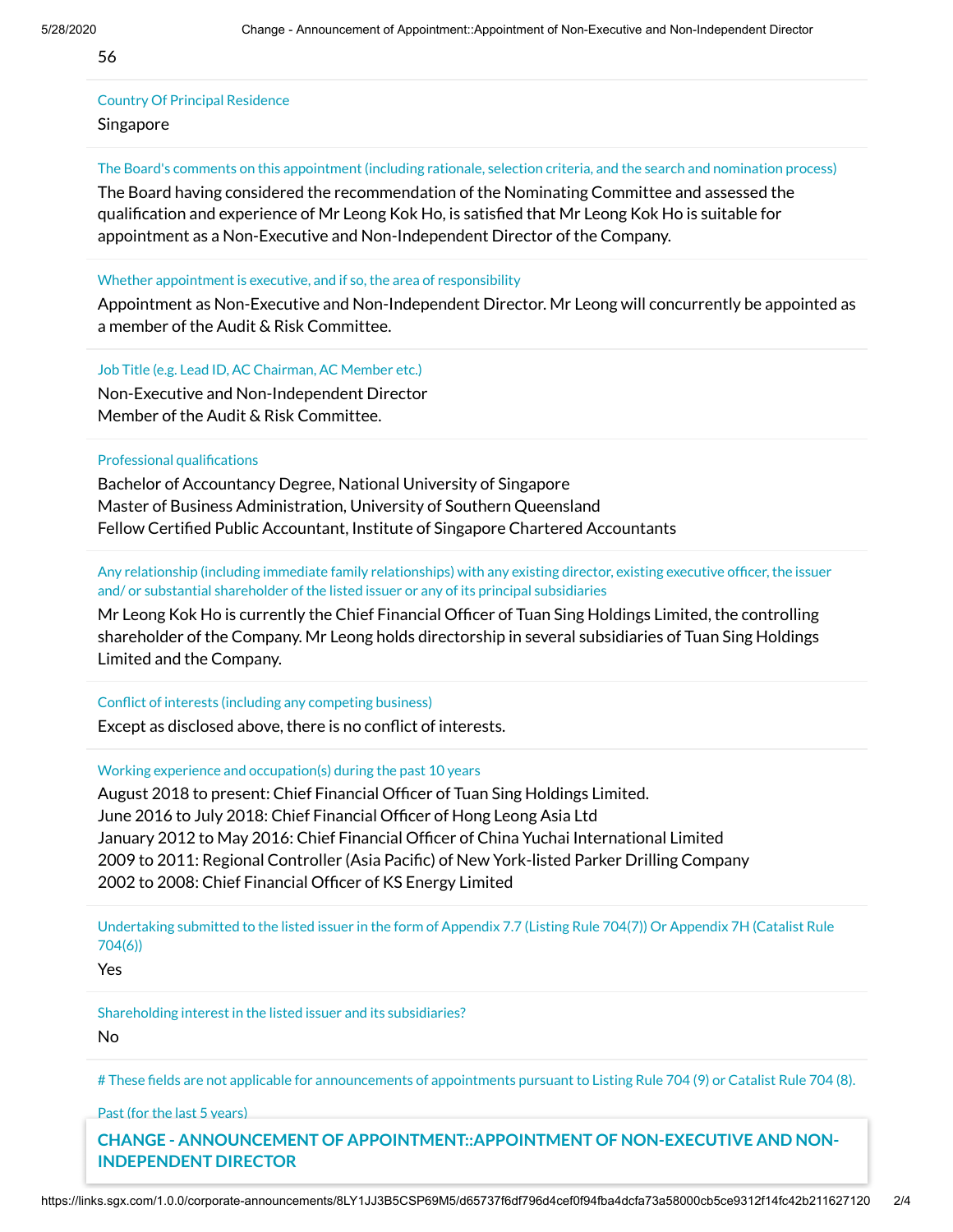#### Present

#### Please refer to Appendix A

(a) Whether at any time during the last 10 years, an application or a petition under any bankruptcy law of any jurisdiction was filed against him or against a partnership of which he was a partner at the time when he was a partner or at any time within 2 years from the date he ceased to be a partner?

No

(b) Whether at any time during the last 10 years, an application or a petition under any law of any jurisdiction was filed against an entity (not being a partnership) of which he was a director or an equivalent person or a key executive, at the time when he was a director or an equivalent person or a key executive of that entity or at any time within 2 years from the date he ceased to be a director or an equivalent person or a key executive of that entity, for the winding up or dissolution of that entity or, where that entity is the trustee of a business trust, that business trust, on the ground of insolvency? No

(c) Whether there is any unsatisfied judgment against him?

No

(d) Whether he has ever been convicted of any offence, in Singapore or elsewhere, involving fraud or dishonesty which is punishable with imprisonment, or has been the subject of any criminal proceedings (including any pending criminal proceedings of which he is aware) for such purpose?

No

(e) Whether he has ever been convicted of any offence, in Singapore or elsewhere, involving a breach of any law or regulatory requirement that relates to the securities or futures industry in Singapore or elsewhere, or has been the subject of any criminal proceedings (including any pending criminal proceedings of which he is aware) for such breach?

No

(f) Whether at any time during the last 10 years, judgment has been entered against him in any civil proceedings in Singapore or elsewhere involving a breach of any law or regulatory requirement that relates to the securities or futures industry in Singapore or elsewhere, or a finding of fraud, misrepresentation or dishonesty on his part, or he has been the subject of any civil proceedings (including any pending civil proceedings of which he is aware) involving an allegation of fraud, misrepresentation or dishonesty on his part?

No

(g) Whether he has ever been convicted in Singapore or elsewhere of any offence in connection with the formation or management of any entity or business trust?

No

(h) Whether he has ever been disqualified from acting as a director or an equivalent person of any entity (including the trustee of a business trust), or from taking part directly or indirectly in the management of any entity or business trust? No

(i) Whether he has ever been the subject of any order, judgment or ruling of any court, tribunal or governmental body, permanently or temporarily enjoining him from engaging in any type of business practice or activity?

No

(j) Whether he has ever, to his knowledge, been concerned with the management or conduct, in Singapore or elsewhere, of the affairs of :-

(i) any corporation which has been investigated for a breach of any law or regulatory requirement governing corporations in Singapore or elsewhere; or

No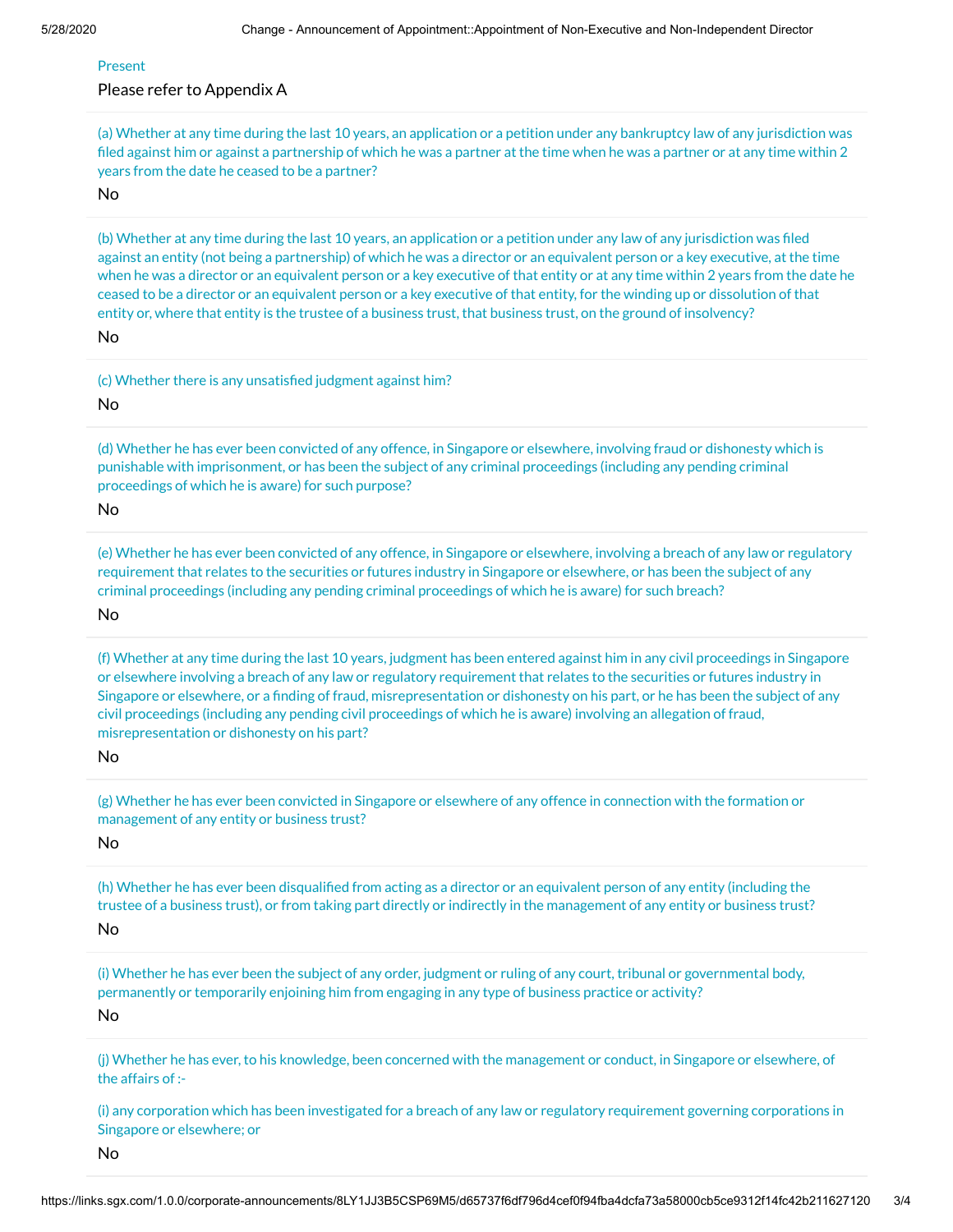(ii) any entity (not being a corporation) which has been investigated for a breach of any law or regulatory requirement governing such entities in Singapore or elsewhere; or

No

(iii) any business trust which has been investigated for a breach of any law or regulatory requirement governing business trusts in Singapore or elsewhere; or

No

(iv) any entity or business trust which has been investigated for a breach of any law or regulatory requirement that relates to the securities or futures industry in Singapore or elsewhere, in connection with any matter occurring or arising during that period when he was so concerned with the entity or business trust?

No

(k) Whether he has been the subject of any current or past investigation or disciplinary proceedings, or has been reprimanded or issued any warning, by the Monetary Authority of Singapore or any other regulatory authority, exchange, professional body or government agency, whether in Singapore or elsewhere?

No

Any prior experience as a director of an issuer listed on the Exchange?

No

If no, please state if the director has attended or will be attending training on the roles and responsibilities of a director of a listed issuer as prescribed by the Exchange

Arrangement will be made for Mr Leong to attend the necessary training as prescribed by the Exchange in due course.

Please provide details of relevant experience and the nominating committee's reasons for not requiring the director to undergo training as prescribed by the Exchange (if applicable)

Not applicable

**Attachments** 

Appendix A List of Directorships 28May2020.pdf

Total size =64K MB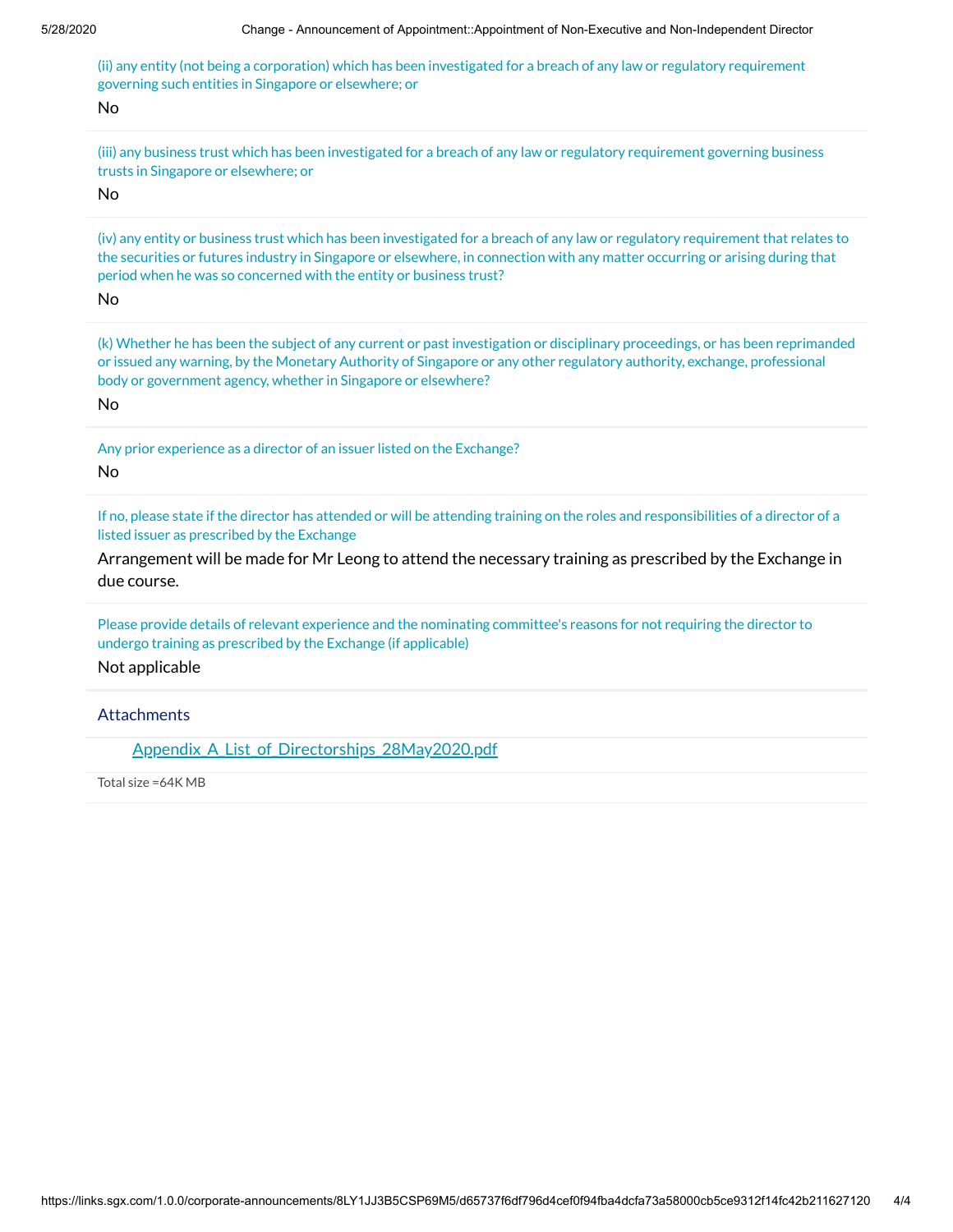## **LIST OF DIRECTORSHIPS OF MR LEONG KOK HO AS AT 28 MAY 2020**

### **PRESENT DIRECTORSHIPS**

|     | <b>Name of Company</b>                                         |  |  |
|-----|----------------------------------------------------------------|--|--|
|     | <b>Subsidiaries of Tuan Sing Holdings Limited</b>              |  |  |
| 1.  | 39 Robinson Road Pte. Ltd.                                     |  |  |
| 2.  | AREI Partners Pte. Ltd.                                        |  |  |
| 3.  | Asiaview Properties Pte Ltd                                    |  |  |
| 4.  | Asplenium Land Pte. Ltd.                                       |  |  |
| 5.  | Bauhinia Land Pte. Ltd.                                        |  |  |
| 6.  | Calypso Construction Management Pte. Ltd. (Alternate Director) |  |  |
| 7.  | Clerodendrum Land Pte. Ltd.                                    |  |  |
| 8.  | Dillenia Land Pte. Ltd.                                        |  |  |
| 9.  | Episcia Land Pte. Ltd.                                         |  |  |
| 10. | Fuchsia Land Pty Ltd                                           |  |  |
| 11. | Fujian Ji'Xing Real Estate Development Co., Ltd.               |  |  |
| 12. | Gerbera Land Pte. Ltd.                                         |  |  |
| 13. | Goodworth Investments Pte Ltd                                  |  |  |
| 14. | Habitat Properties (Shanghai) Ltd.                             |  |  |
| 15. | Heliconia Land Pte. Ltd.                                       |  |  |
| 16. | Hypak Sdn Bhd                                                  |  |  |
| 17. | Ipomoea Land Pte. Ltd.                                         |  |  |
| 18. | Jasminum Land Pte. Ltd.                                        |  |  |
| 19. | Lachenalia Pte. Ltd.                                           |  |  |
| 20. | Lantana Pte. Ltd.                                              |  |  |
| 21. | Maylands Investment Pte Ltd                                    |  |  |
| 22. | Megaton Investments Pte Ltd                                    |  |  |
| 23. | Oxley Development Pte Ltd                                      |  |  |
| 24. | Pacific Consultants Pte. Ltd.                                  |  |  |
| 25. | Pemimpin Properties Pte. Ltd.                                  |  |  |
| 26. | Premiera Development Pte. Ltd.                                 |  |  |
| 27. | <b>Robinson Point Limited</b>                                  |  |  |
| 28. | Shanghai Shenjia Property Management Co., Ltd.                 |  |  |
| 29. | Shelford Properties Pte Ltd                                    |  |  |
| 30. | Silveridge Investments Pte Ltd                                 |  |  |
| 31. | Sing-Hu International Pte Ltd                                  |  |  |
| 32. | Splendourland Pte Ltd                                          |  |  |
| 33. | <b>Superluck Properties Pte Ltd</b>                            |  |  |
| 34. | TS Planet Sports Pte. Ltd.                                     |  |  |
| 35. | TSRC Novena Pte. Ltd.                                          |  |  |
| 36. | TS Technologies Pte Ltd                                        |  |  |
| 37. | TSH Australia Holdings Pte Ltd                                 |  |  |
| 38. | TSH China Holdings Pte Ltd                                     |  |  |
| 39. | TSHI Holdings Pte. Ltd.                                        |  |  |
| 40. | Yewglade Pte Ltd                                               |  |  |
|     |                                                                |  |  |
|     | <b>Subsidiaries of SP Corporation Limited</b>                  |  |  |
| 1.  | Globaltraco International Pte Ltd                              |  |  |
| 2.  | SP Performance Pte. Ltd.                                       |  |  |
| 3.  | SP Energy Pte. Ltd.                                            |  |  |
| 4.  | SP Global International Pte. Ltd.                              |  |  |
| 5.  | SP Mining & Engineering Pte. Ltd.                              |  |  |
| 6.  | SP Resources International Pte. Ltd.                           |  |  |